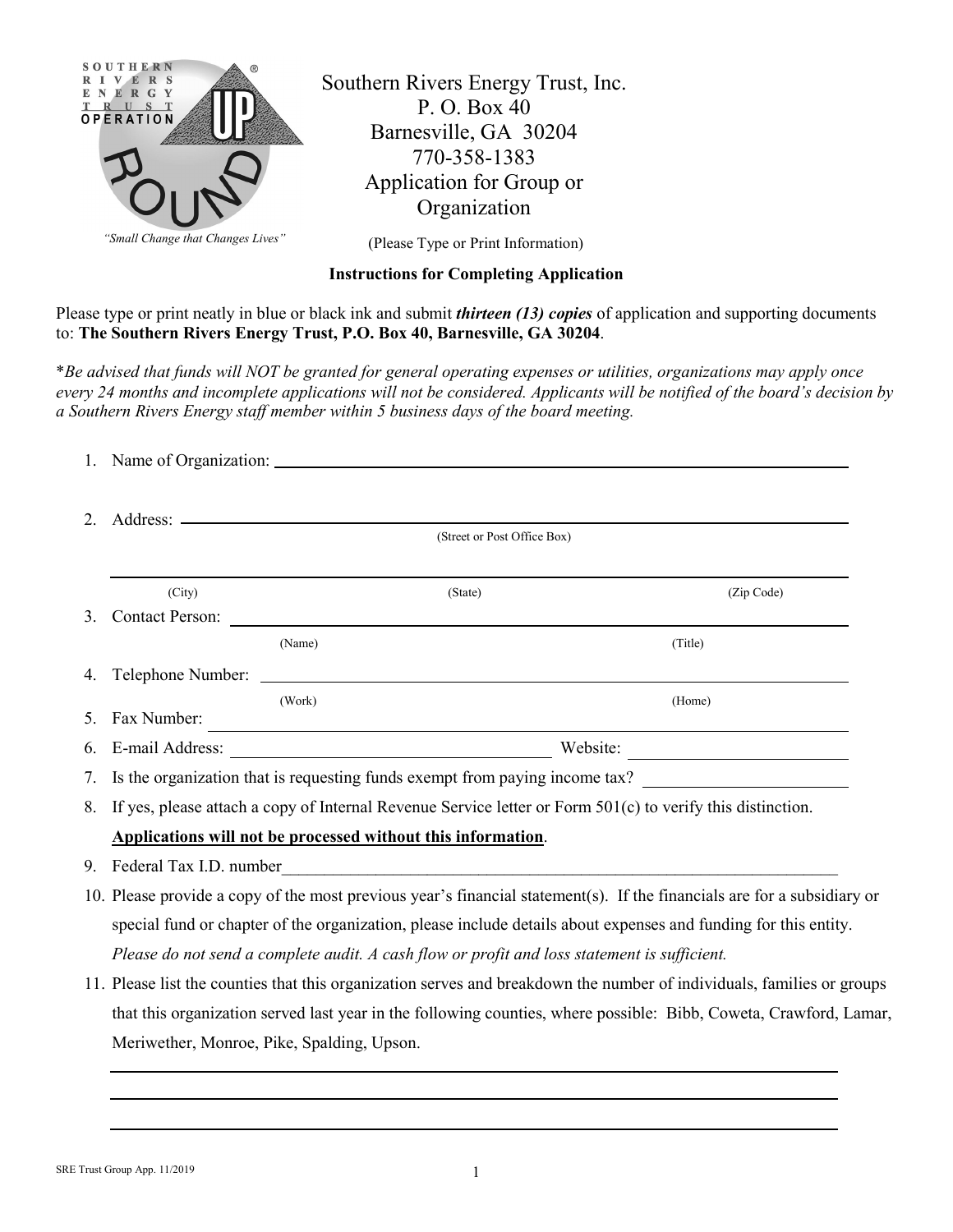|                | number served and locations.                                                                                                                                                                                                                                                                                                   |      |       | 12. Does this organization serve needs outside the counties mentioned previously? If yes, provide information on the                                                                                   |  |  |  |  |
|----------------|--------------------------------------------------------------------------------------------------------------------------------------------------------------------------------------------------------------------------------------------------------------------------------------------------------------------------------|------|-------|--------------------------------------------------------------------------------------------------------------------------------------------------------------------------------------------------------|--|--|--|--|
|                | 13. State specific purpose of your organization's/agency's request. (Include amount requested and specific<br>details on how funds will be used. Include at least two (2) quotes/estimates for contract work or equipment<br>purchases. Applications will not be considered without this information.)                         |      |       |                                                                                                                                                                                                        |  |  |  |  |
|                | 14. List other sources of funding you have secured to meet the above request.                                                                                                                                                                                                                                                  |      |       | <u> 1989 - Johann Stoff, deutscher Stoffen und der Stoffen und der Stoffen und der Stoffen und der Stoffen und de</u>                                                                                  |  |  |  |  |
|                |                                                                                                                                                                                                                                                                                                                                |      |       |                                                                                                                                                                                                        |  |  |  |  |
|                |                                                                                                                                                                                                                                                                                                                                |      |       | 16. Has this organization ever received funding from the Southern Rivers Energy Trust?<br>If yes, please provide an itemized statement of how those funds were used and attach it to this application. |  |  |  |  |
|                | 17. Please list three references.                                                                                                                                                                                                                                                                                              |      |       |                                                                                                                                                                                                        |  |  |  |  |
|                | $1.$ $\frac{1}{2}$ $\frac{1}{2}$ $\frac{1}{2}$ $\frac{1}{2}$ $\frac{1}{2}$ $\frac{1}{2}$ $\frac{1}{2}$ $\frac{1}{2}$ $\frac{1}{2}$ $\frac{1}{2}$ $\frac{1}{2}$ $\frac{1}{2}$ $\frac{1}{2}$ $\frac{1}{2}$ $\frac{1}{2}$ $\frac{1}{2}$ $\frac{1}{2}$ $\frac{1}{2}$ $\frac{1}{2}$ $\frac{1}{2}$ $\frac{1}{2}$ $\frac{1}{$<br>Name |      |       | Telephone                                                                                                                                                                                              |  |  |  |  |
|                |                                                                                                                                                                                                                                                                                                                                |      |       |                                                                                                                                                                                                        |  |  |  |  |
|                | Address                                                                                                                                                                                                                                                                                                                        | City | State | Zip Code                                                                                                                                                                                               |  |  |  |  |
| $\overline{2}$ | Name                                                                                                                                                                                                                                                                                                                           |      |       | Telephone                                                                                                                                                                                              |  |  |  |  |
|                | Address                                                                                                                                                                                                                                                                                                                        | City | State | Zip Code                                                                                                                                                                                               |  |  |  |  |

| aidress.<br>. <b>.</b> | уга1 | ode<br>--- |
|------------------------|------|------------|